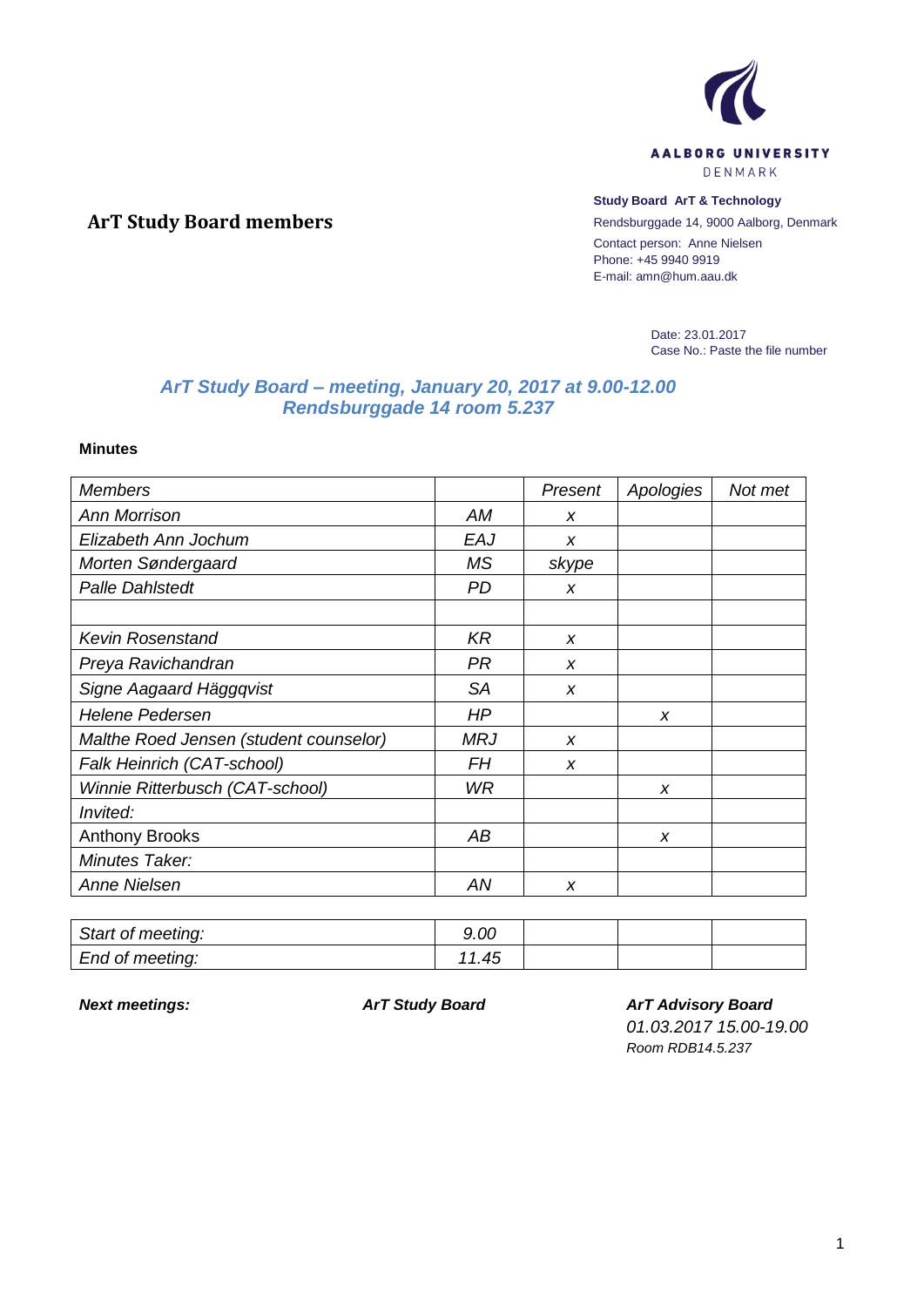

| <b>Items</b> | Subject:                                                                                                                                            |
|--------------|-----------------------------------------------------------------------------------------------------------------------------------------------------|
|              |                                                                                                                                                     |
| 1.           | Approval of Agenda 20.01.2017                                                                                                                       |
|              | item added: 8. Labs, equipment and students                                                                                                         |
|              | Hereby approved                                                                                                                                     |
| 2.           | Approval of Minutes 09.11.2016                                                                                                                      |
|              | approved                                                                                                                                            |
| 3.           | News:                                                                                                                                               |
|              | <b>Head of Study (PD)</b>                                                                                                                           |
|              | AM will leave AAU for a new position in Australia – Anthony Brooks will take over her place<br>from Feb. 1, 2017. Note to the Dean of HUM.Fak.      |
|              | Semester start - February 1, 2017 at 10.15-12.00                                                                                                    |
|              | Anthony Brooks will give a lecture to present his research and teaching area.                                                                       |
|              | And all the teachers will make a presentation of 5 min. each.                                                                                       |
|              | Individual semester presentation for ArT2, ArT4 and ArT6 will be from 12.30                                                                         |
|              | <b>Students (SAH)</b>                                                                                                                               |
|              | <b>Election students 2017</b>                                                                                                                       |
|              | New members are:                                                                                                                                    |
|              | 1. Signe Aagaard Håggqvist<br>2. Kevin Rosenstand<br>3. Preya Ravichandran<br>4. Jonathan Jung Johansen                                             |
|              | <b>Students Supervisors (MRJ)</b>                                                                                                                   |
|              | Progress started in order to recruit a new Students Supervisors.                                                                                    |
|              | To ensure the training and transfer of information and practice to the new student's supervi-<br>sor - the CAT-school is asked for 2 month overlap. |
|              | The position will be vacant from 01.05.2017.                                                                                                        |
|              | <b>CAT-School (FH/WRB)</b>                                                                                                                          |
|              | Reorganisation/new constellation for School at the department of Communication and Psy-<br>chology.                                                 |
|              | All the study boards from the department will be together in one school. Name will be decided                                                       |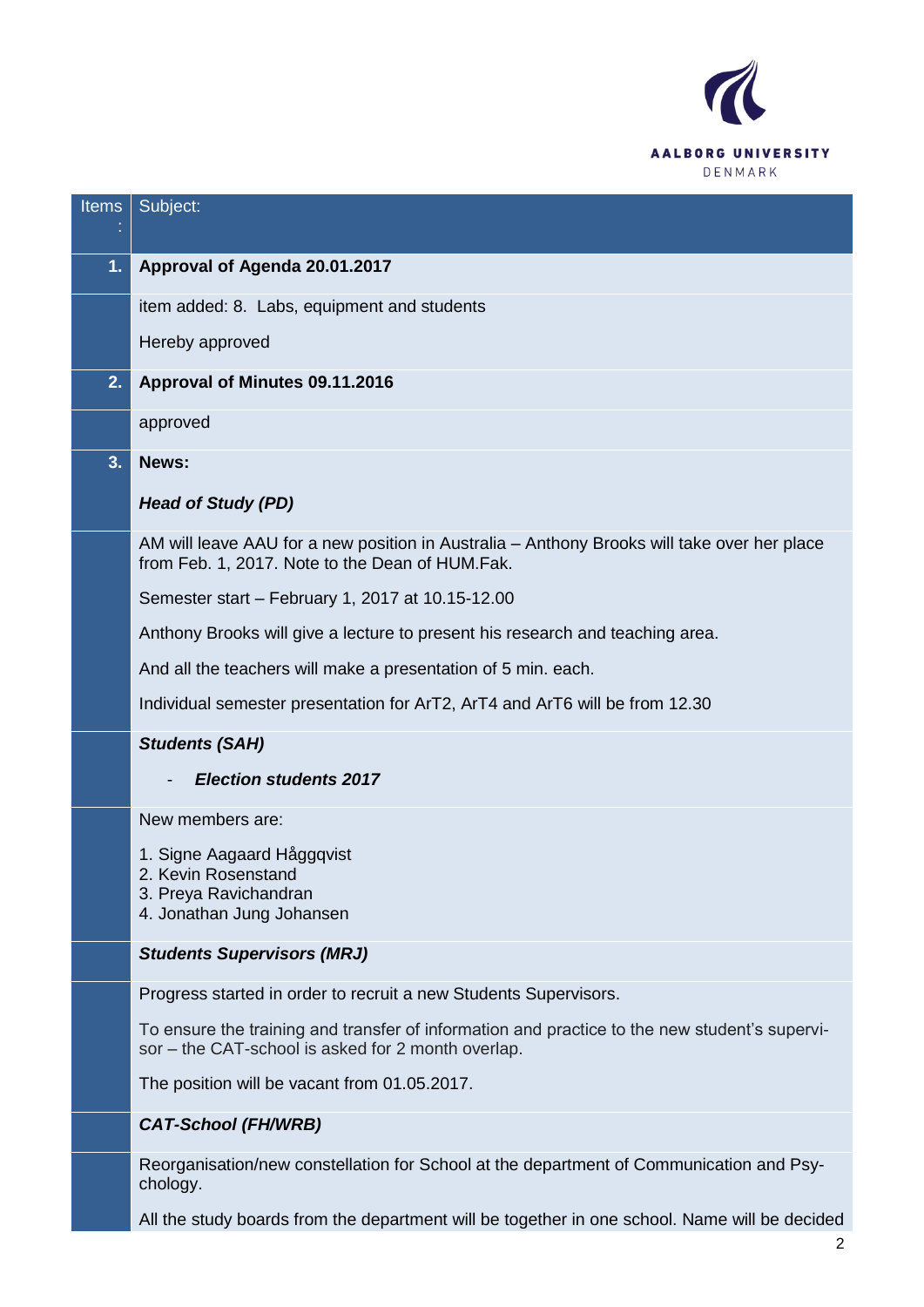

### next week by the dean.

#### The Study Boards are:

- Music Therapy
- Music
- Communication and Digital Media
- Psychology
- Art & Technology

Reorganisation of the old CAT study boards and their programmes will still be started after the accreditation of KDM.

WBR has been appointed Head of Section for the study administration at the department.

## 4. **Spring 2017**

### - **Semester guides**

- o *ArT2*
- o *ArT4*
- o *ArT6*
- **Semester rooms**

The Study Board decided to add to all semester guides:

- an overview of the total semester visualisation
- to harmonise the report outline requirements
- still missing a coordinator manual who will do?

### **Feedback on submitted semester guides from the ArT Study Board meeting Jan 20th:**

### **General comments:**

Jakob's info graphics showing relations between modules and courses of the 2nd semester was much appreciated, and should be included in all semesters. AMN will aske Jakob if he made it, or borrowed it from the website or similar material?

### **2nd Semester – Jakob Borrits Sabra**

- 4th and 6th have semester report guidelines, which are relatively harmonized, according to the slight differences between semesters. Could you please add that to the 2nd semester, based on those in 4th and 6th?
- The study board would like to ensure that budget is in control for the external semester project, regarding, for example, travel and working hours, but also what the situation is for the part that it is after the semester has ended (where we assume the exhibition of the selected works is financed by the festival itself). This is to ensure that you will have good working conditions and will not be overloaded. We also want to ensure that you are in touch with Line about the experiences from the last time we had this collaboration (when she was coordinator). It is especially important to see that the selection of works to be included in the actual festival is handled in a good way, and that there are good solutions for those students/projects that are not selected.
	- Please check literature lists and fill in pages for all literature in appropriate columns,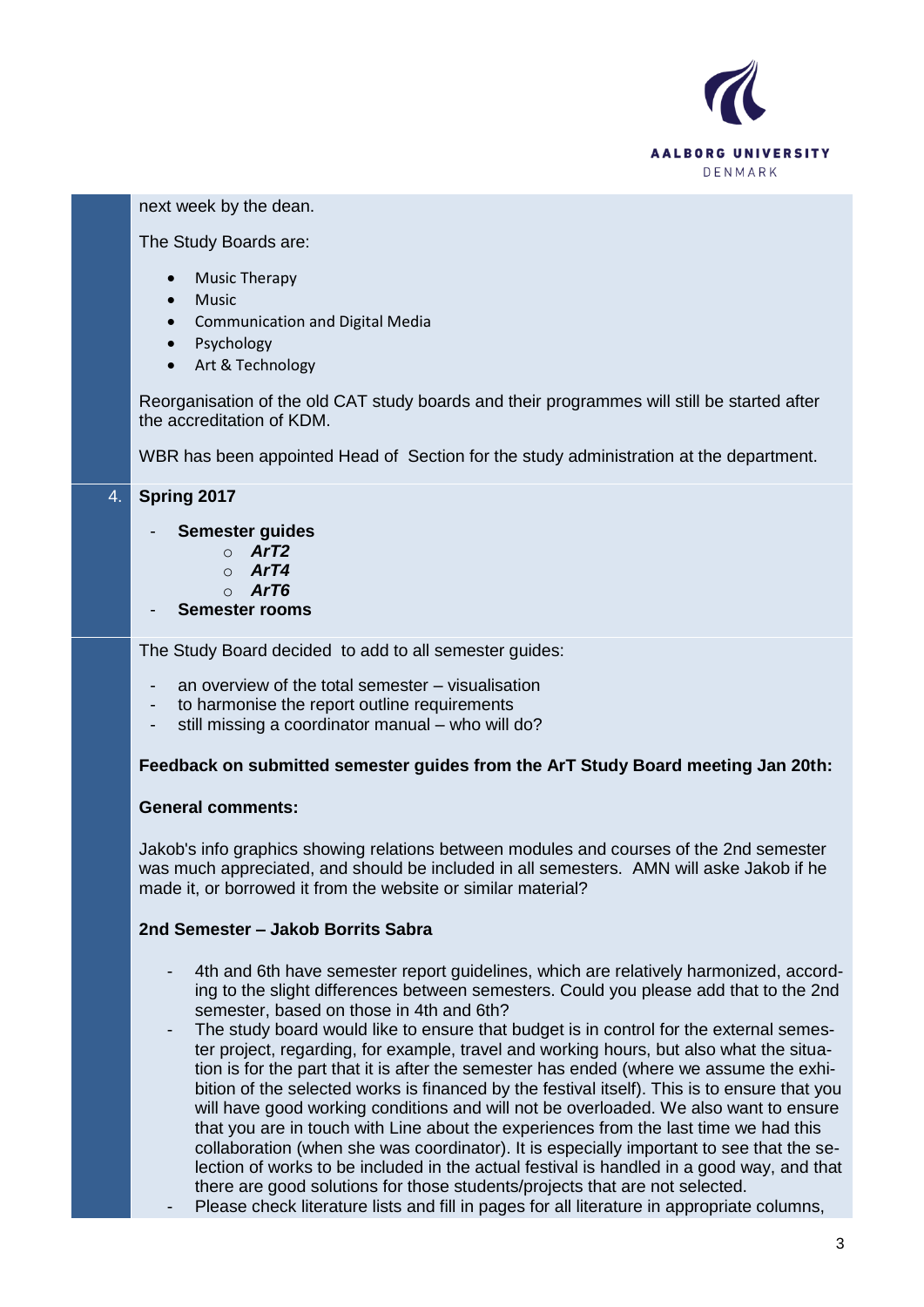

and check the box for Digital Upload, where appropriate.

- There are some "????" marked in the basic electronics course sort out this.
- Put the examination descriptions in the head of each course, which is the standard way.
- The 2nd semester guide seems to be based on a different template than the others (not the official one which was mailed out). Last year we stopped having all courses in a table in the Word document, since it made it very hard to edit, and affected the page flow in a bad way. Could you please convert the table to a normal flow document? (Word: Select the table by clicking above the top cell. Then choose Table Tools - Layout - Convert to Text, uncheck "Convert nested tables")
- The Art in Context I content should be synchronized between 2nd and 4th semester. Elizabeth and Morten will double-check that out and send you an updated version.

#### **4th semester – Line Marie Bruun**

- The Art in Context I content should be synchronized between 2nd and 4th semester. Elizabeth and Morten will double-check that and send you an updated version
- Please check literature lists and fill in pages for all literature in appropriate columns, and check the box for Digital Upload, where appropriate.
- There are some yellow markings in the documents. Do they signify things that are not completed yet? Please fix this.

#### **6nd semester - FH & PD**

- The Art & Entrepreneurship section is missing.
- Check with Ståle Stenslie about the Mobile Technologies course. It seems to be very similar to previous courses (Art Based Research Fall 2016, Artistic and Methodologies Fall 2016). There has also been critique from students that the mobile platforms used in these courses have severe limitations). Ask him to revise if needed, to avoid repetition of contents.

Semester rooms 2017.

ArT has been asked for the possibility of letting Media Art Cultures having one half of the semester room in spring 2017. There have been made a plan for sharing the rooms:

room RDB14 4.206 – ArT4 (26 students)

room RDB14 4.213 – ArT6 (26 students) and MAC2

room RDB14. 4.226 – ArT2 (37 students)

Room 4.213 will be divided into two – for ArT6 and MAC2 during the first period with lessons and back into one room when working in the project period.

It was decided that FH and MS will work out a plan for the ArT Study Board to accept.

#### 5. **Budget 2017**

- *Requsitions spring 2017*
- *Study budget 2017*
- *Study trip 2017 (budget for teachers)*